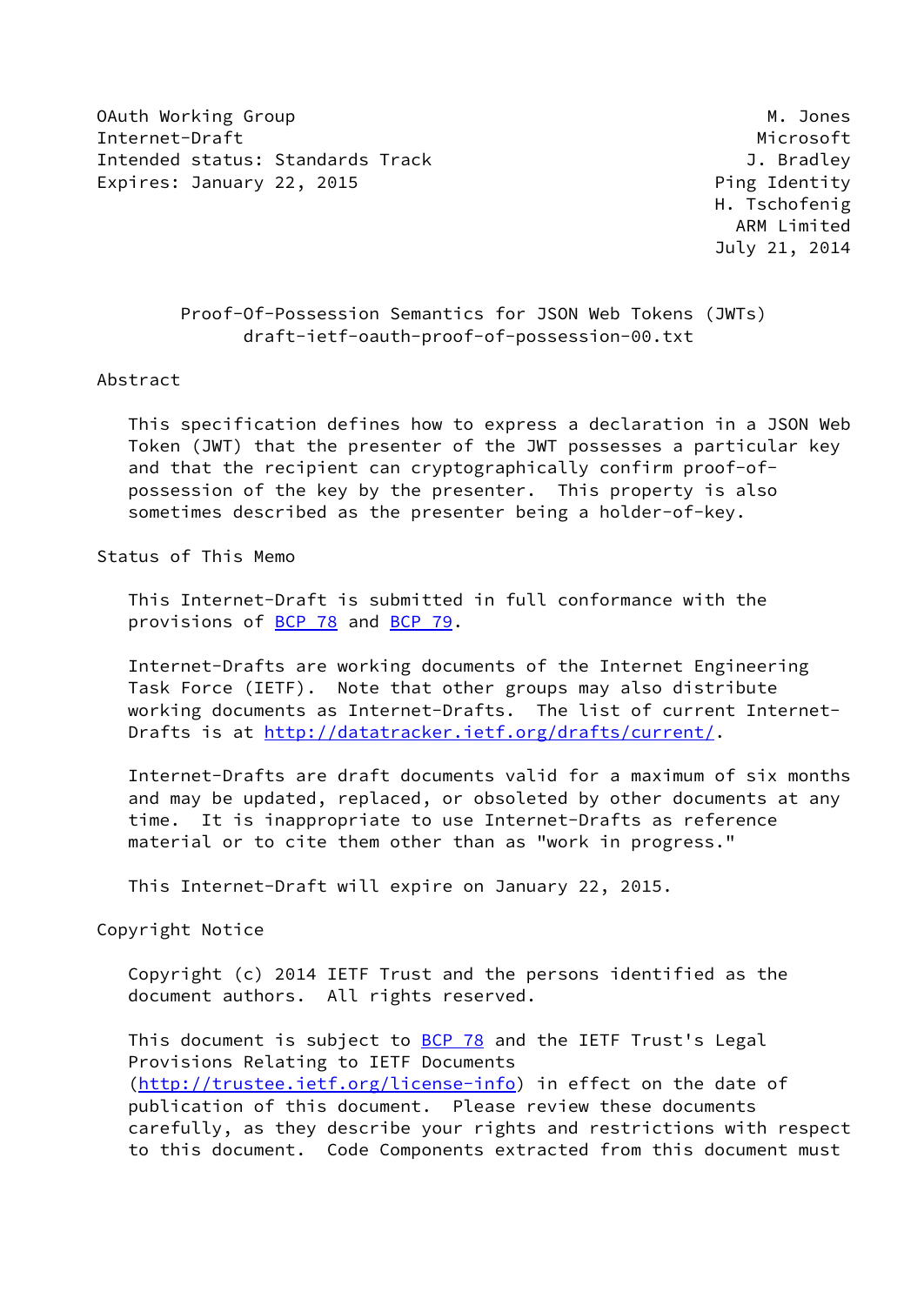<span id="page-1-1"></span>Jones, et al. **Expires January 22, 2015** [Page 1]

 include Simplified BSD License text as described in Section 4.e of the Trust Legal Provisions and are provided without warranty as described in the Simplified BSD License.

## Table of Contents

|                                                                                                                                                                                                                                                     | $\overline{2}$  |
|-----------------------------------------------------------------------------------------------------------------------------------------------------------------------------------------------------------------------------------------------------|-----------------|
| Notational Conventions<br>1.1.                                                                                                                                                                                                                      | $\overline{3}$  |
| 2.                                                                                                                                                                                                                                                  | $\overline{3}$  |
| Proof-Of-Possession Representation<br>3.                                                                                                                                                                                                            | $\overline{3}$  |
| Proof-of-Possession of an Asymmetric Key<br>3.1.                                                                                                                                                                                                    | $\overline{4}$  |
| Proof-of-Possession of a Symmetric Key<br>3.2.                                                                                                                                                                                                      | $\overline{4}$  |
|                                                                                                                                                                                                                                                     | $\overline{5}$  |
| Specifics Intentionally Not Specified<br>3.4.                                                                                                                                                                                                       | $\underline{6}$ |
| 4.                                                                                                                                                                                                                                                  | 6               |
| 5.                                                                                                                                                                                                                                                  | $\overline{1}$  |
| $5.1$ . JSON Web Token Claims Registration                                                                                                                                                                                                          | $\underline{8}$ |
| Registry Contents<br>5.1.1.                                                                                                                                                                                                                         | $\underline{8}$ |
| $5.2$ . JWT Confirmation Methods Registry                                                                                                                                                                                                           | $\underline{8}$ |
| $5.2.1$ . Registration Template                                                                                                                                                                                                                     | $\underline{8}$ |
| $5.2.2$ . Initial Registry Contents                                                                                                                                                                                                                 | 9               |
| References $\ldots \ldots \ldots \ldots \ldots \ldots \ldots \ldots$<br>6.                                                                                                                                                                          | 9               |
| Normative References<br>6.1.                                                                                                                                                                                                                        | 9               |
| 6.2. Informative References                                                                                                                                                                                                                         | 9               |
| Appendix A.                                                                                                                                                                                                                                         | 10              |
| Acknowledgements<br>Appendix B.                                                                                                                                                                                                                     | 10              |
| Appendix C. Document History                                                                                                                                                                                                                        | 10              |
| Authors' Addresses<br>. The contract of the contract of the contract of the contract of the contract of the contract of the contract of the contract of the contract of the contract of the contract of the contract of the contract of the contrac | 11              |
|                                                                                                                                                                                                                                                     |                 |

# <span id="page-1-0"></span>[1](#page-1-0). Introduction

 This specification defines how to express a declaration in a JSON Web Token (JWT) [\[JWT](#page-9-5)] that the presenter of the JWT possesses a particular key and that the recipient can cryptographically confirm proof-of-possession of the key by the presenter. This property is also sometimes described as the presenter being a holder-of-key.

 [[ Editorial Note: This paragraph needs to be updated to provide more context and possibly also to describe the use of asymmetric keys instead. It's not clear that the symmetric case is as useful or valuable, and it is certainly more complicated.]] Envision the following use case: An OAuth 2.0 authorization server generates a JWT and places an encrypted symmetric key inside the newly introduced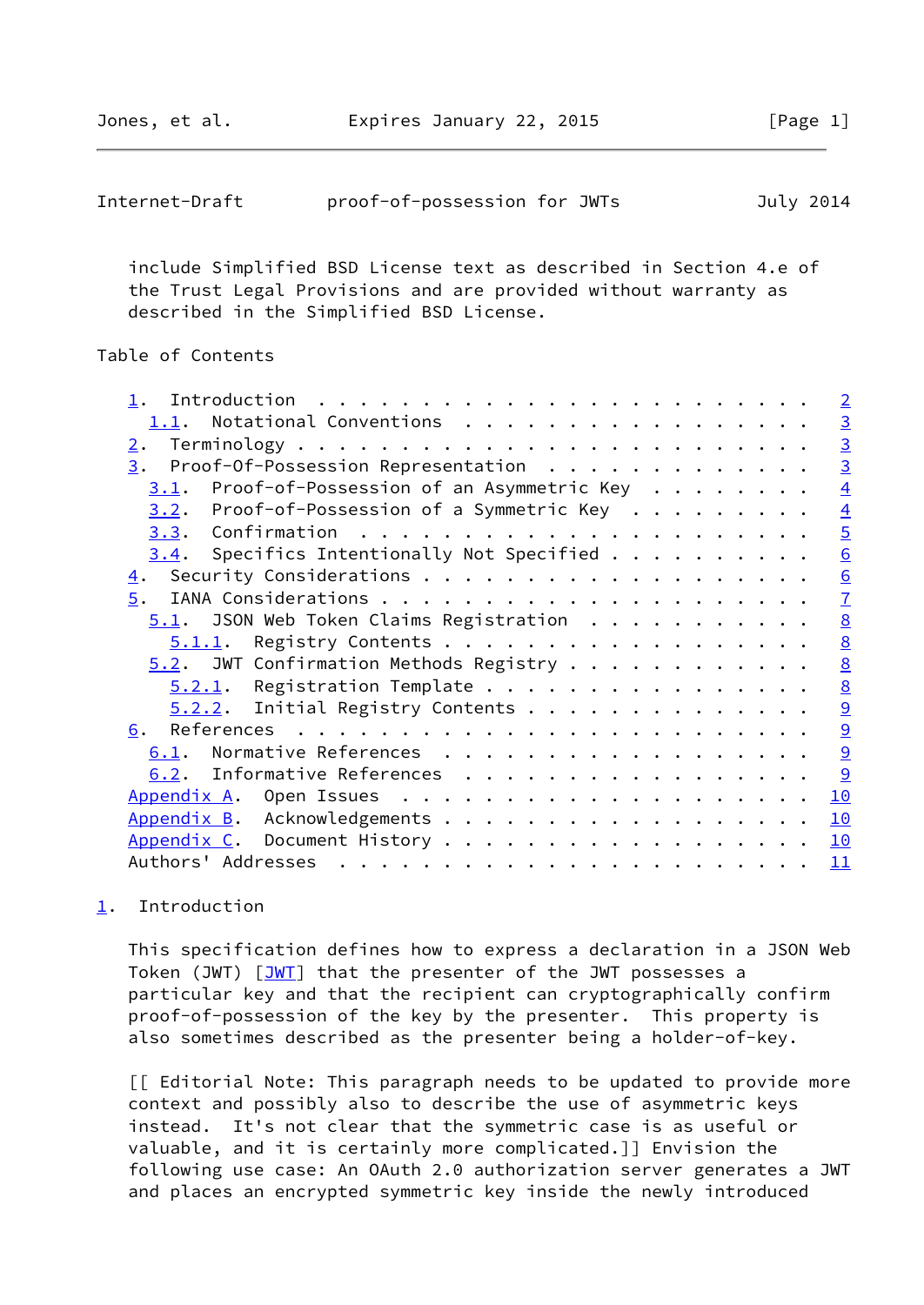confirmation claim. This symmetric key is encrypted with a key known only to the authorization server and the recipient. The JWT is then sent to the presenter. Since the presenter is unable to obtain the encrypted symmetric key, the authorization server conveys that symmetric key separately to the presenter. Now, the presenter is in

|  | Jones, et al. | Expires January 22, 2015 | [Page 2] |
|--|---------------|--------------------------|----------|
|--|---------------|--------------------------|----------|

<span id="page-2-1"></span>Internet-Draft proof-of-possession for JWTs July 2014

 possession of the symmetric key as well as the JWT (which includes the confirmation claim member). When the presenter needs to utilize the JWT to at recipient, it also needs to demonstrate possession of the symmetric key; the presenter, for example, uses the symmetric key in a challenge/response protocol with the recipient. The recipient is able to verify that it is interacting with the genuine presenter by decrypting the JWK contained inside the confirmation claim of the JWT. By doing this the recipient obtains the symmetric key, which it then uses to verify cryptographically protected messages exchanged with the presenter.

<span id="page-2-0"></span>[1.1](#page-2-0). Notational Conventions

 The key words "MUST", "MUST NOT", "REQUIRED", "SHALL", "SHALL NOT", "SHOULD", "SHOULD NOT", "RECOMMENDED", "MAY", and "OPTIONAL" in this document are to be interpreted as described in [RFC 2119 \[RFC2119](https://datatracker.ietf.org/doc/pdf/rfc2119)].

 Unless otherwise noted, all the protocol parameter names and values are case sensitive.

<span id="page-2-2"></span>[2](#page-2-2). Terminology

 This specification uses terms defined in the JSON Web Token (JWT)  $\boxed{\overline{\text{JWT}}}$ , JSON Web Key ([JWK](#page-9-6))  $\boxed{\overline{\text{JWK}}}$ , and JSON Web Encryption (JWE)  $\boxed{\overline{\text{JWE}}}$ specifications.

These terms are defined by this specification:

Presenter

Party that possesses the key identified by the JWT.

<span id="page-2-3"></span>[3](#page-2-3). Proof-Of-Possession Representation

 The presenter of a JWT declares that it possesses a particular key and that the recipient can cryptographically confirm proof-of possession of the key by the issuer by including a "cnf"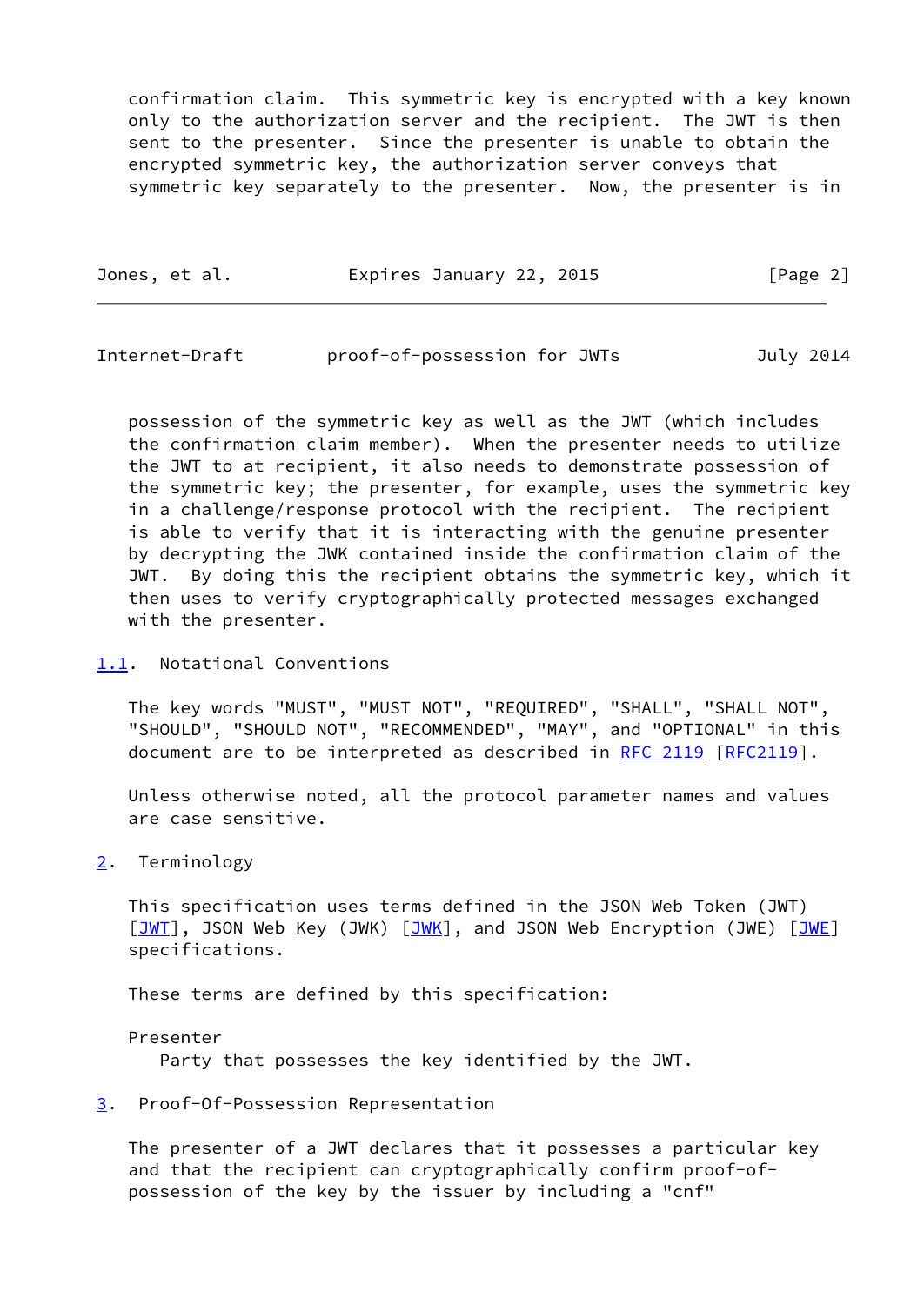(confirmation) claim in the JWT whose value is a JSON object, with the JSON object containing a "jwk" (JSON Web Key) member identifying the key.

 The presenter can be identified in one of two ways by the JWT, depending upon the application requirements. If the JWT contains a "sub" (subject) claim, the presenter is the subject identified by the JWT. (In some applications, the subject identifier will be relative to the issuer identified by the "iss" (issuer) claim.) If the JWT contains no "sub" (subject) claim, the presenter is the issuer identified by the JWT using the "iss" (issuer) claim. The case in which the presenter is the subject of the JWT is analogous to SAML

|  | Jones, et al. | Expires January 22, 2015 | [Page 3] |
|--|---------------|--------------------------|----------|
|--|---------------|--------------------------|----------|

<span id="page-3-1"></span>Internet-Draft proof-of-possession for JWTs July 2014

2.0 [\[OASIS.saml-core-2.0-os](#page-10-4)] SubjectConfirmation usage. At least one of the "sub" and "iss" claims MUST be present in the JWT, and in some use cases, both MUST be present.

<span id="page-3-0"></span>[3.1](#page-3-0). Proof-of-Possession of an Asymmetric Key

 When the key held by the issuer is an asymmetric private key, the value of the "jwk" member is a JSON Web Key ([JWK](#page-9-6)) [JWK] representing the corresponding asymmetric public key. The following example demonstrates such a declaration in the JWT Claims Set of a JWT:

```
 {
      "iss":"xas.example.com",
      "aud":"http://auth.example.com",
      "exp":"1361398824",
      "nbf":"1360189224",
      "cnf":{
        "jwk":{
          "kty":"EC",
          "use":"sig",
          "crv":"P-256",
          "x":"18wHLeIgW9wVN6VD1Txgpqy2LszYkMf6J8njVAibvhM",
          "y":"-V4dS4UaLMgP_4fY4j8ir7cl1TXlFdAgcx55o7TkcSA"
}
       }
     }
```
 The JWK MUST contain the required key members for a JWK of that key type and MAY contain other JWK members, including the "kid" (key ID)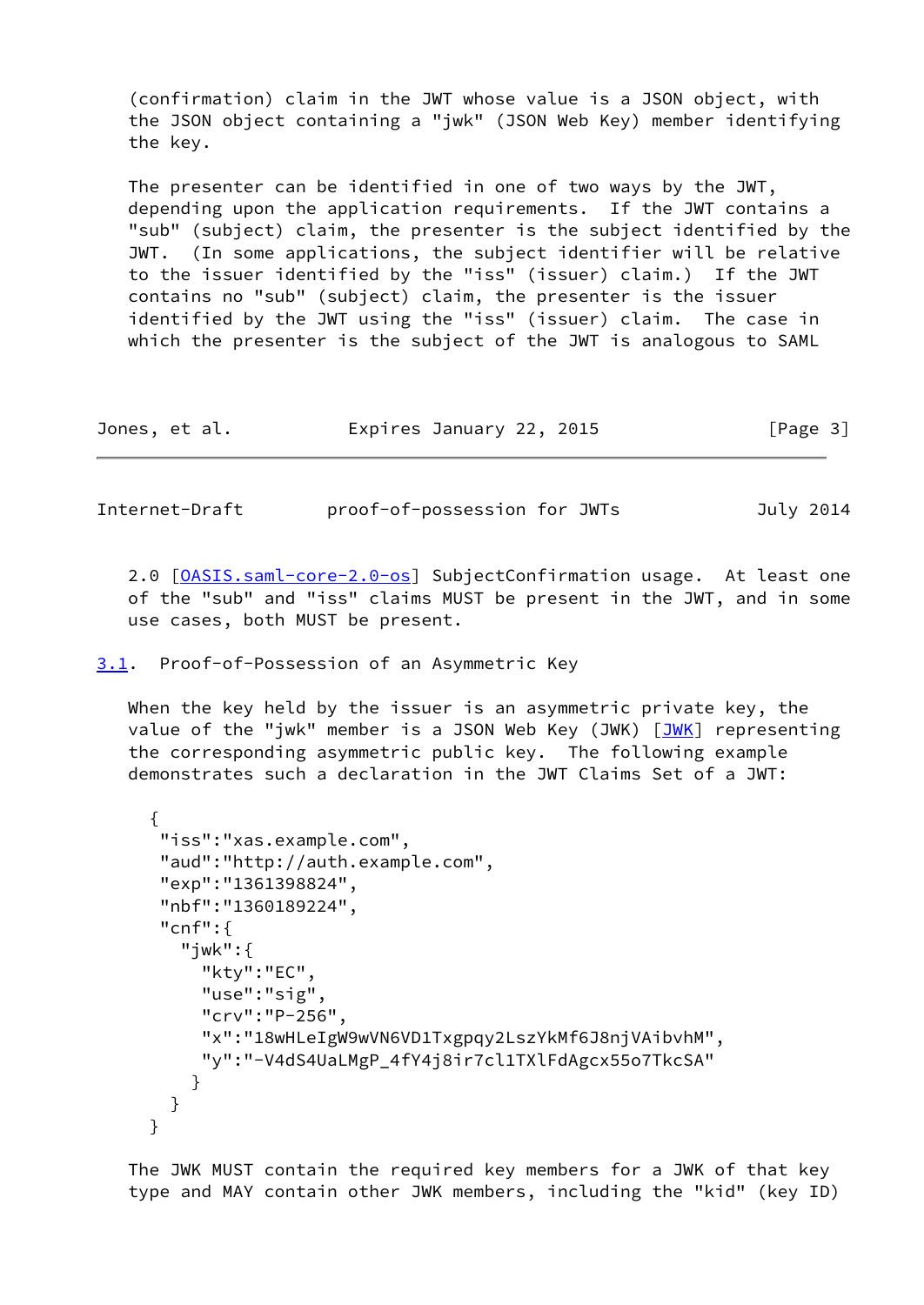member.

### <span id="page-4-0"></span>[3.2](#page-4-0). Proof-of-Possession of a Symmetric Key

 When the key held by the issuer is a symmetric key, the value of the "jwk" member is an encrypted JSON Web Key (JWK) [\[JWK](#page-9-6)] encrypted to a key known to the recipient using the JWE Compact Serialization containing the symmetric key. The rules for encrypting a JWK are found in [Section 6](#page-9-2) of the JSON Web Key [\[JWK](#page-9-6)] specification.

 The following example illustrates a symmetric key that could subsequently be encrypted for use in the "jwk" member:

```
 {
 "kty":"oct",
 "alg":"HS256",
"k":"ZoRSOrFzN_FzUA5XKMYoVHyzff5oRJxl-IXRtztJ6uE"
}
```

| Jones, et al. |                          |  |          |  |
|---------------|--------------------------|--|----------|--|
|               | Expires January 22, 2015 |  | [Page 4] |  |

<span id="page-4-1"></span>Internet-Draft proof-of-possession for JWTs July 2014

The UTF-8 [[RFC3629](https://datatracker.ietf.org/doc/pdf/rfc3629)] encoding of this JWK would be used as the JWE Plaintext when encrypting the key.

 The following example is a JWE Header that could be used when encrypting this key:

```
\{ "alg":"RSA1_5",
     "enc":"A128CBC-HS256",
     "cty":"jwk+json"
     }
```
 The following example JWT Claims Set of a JWT illustrates the use of an encrypted symmetric key as the "jwk" claim value:

```
 {
"iss": "https://server.example.com",
"sub": "24400320",
"aud": "s6BhdRkqt3",
"nonce": "n-0S6_WzA2Mj",
"exp": 1311281970,
"iat": 1311280970,
```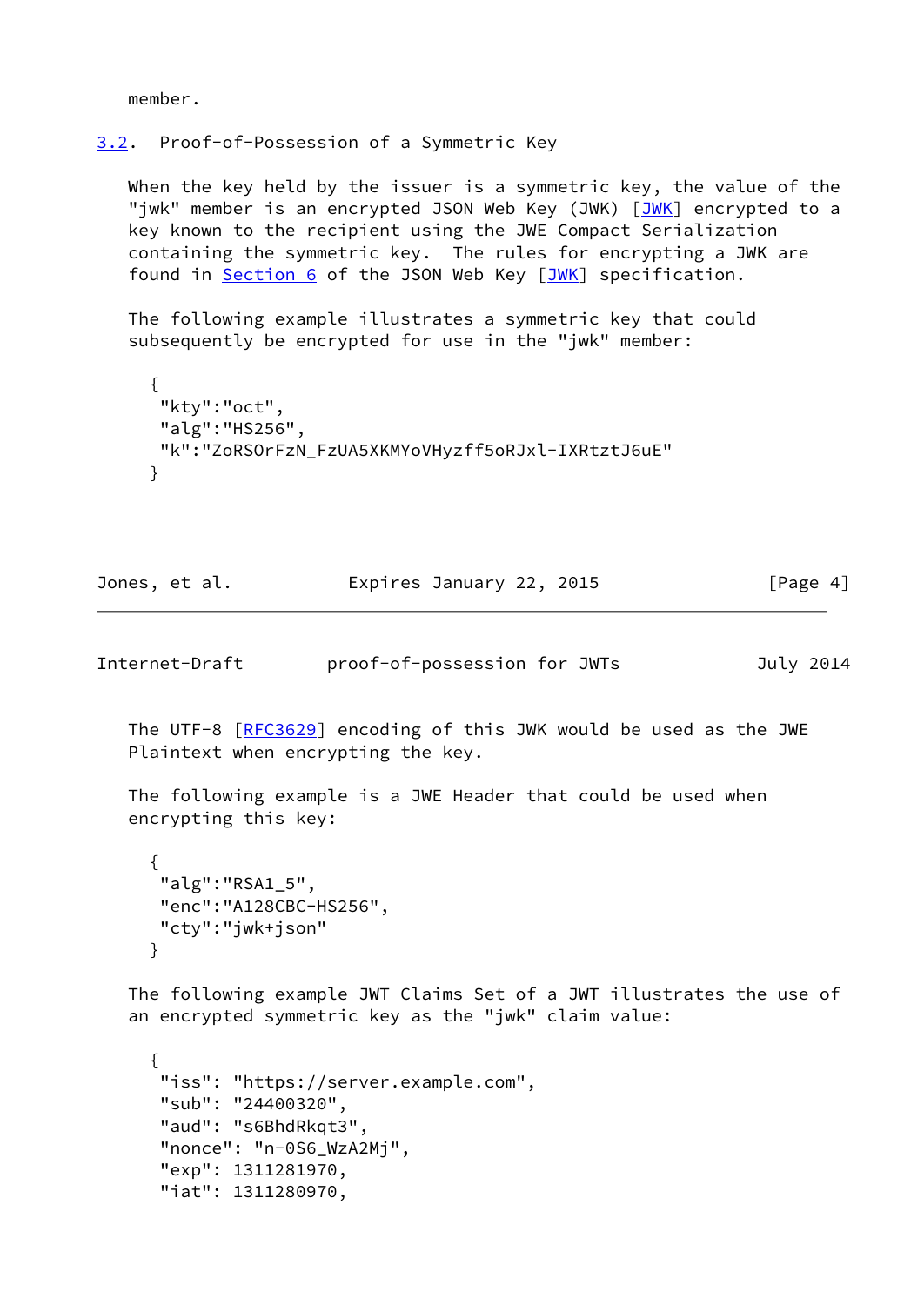```
 "cnf":{
   "jwk":
     "eyJhbGciOiJSU0ExXzUiLCJlbmMiOiJBMTI4Q0JDLUhTMjU2IiwiY3R5Ijoi
      andrK2pzb24ifQ. ... (remainder of JWE omitted for brevity)"
   }
}
```
 Note that the case in which the "jwk" claim contains an unencoded JWK value and the case in which it contains an encrypted JWK value can be distinguished by the type of the member value. In the first case, the value is a JSON object containing the JWK and in the second case, the value is a string containing the JWE JSON Serialization of the encrypted JWK representation.

### <span id="page-5-0"></span>[3.3](#page-5-0). Confirmation

 The "cnf" (confirmation) claim is used in the JWT to contain the "jwk" member because a proof-of-possession key may not be the only means of confirming the authenticity of the token. This is analogous to the SAML 2.0 [\[OASIS.saml-core-2.0-os](#page-10-4)] SubjectConfirmation element, in which a number of different subject confirmation methods can be included, including proof-of-possession key information. When a recipient receives a "cnf" claim with a member that it does not understand, it MUST ignore that member.

| Jones, et al. | Expires January 22, 2015 | [Page 5] |
|---------------|--------------------------|----------|
|               |                          |          |

<span id="page-5-2"></span>Internet-Draft proof-of-possession for JWTs July 2014

 This specification defines a registry for these members in [Section 5.2](#page-8-2) and registers the "jwk" member within the registry.

<span id="page-5-1"></span>[3.4](#page-5-1). Specifics Intentionally Not Specified

 Proof-of-possession is typically demonstrated by having the issuer sign a value determined by the recipient using the key possessed by the issuer. This value is sometimes called a "nonce" or a "challenge".

 The means of communicating the nonce and the nature of its contents are intentionally not described in this specification, as different protocols will communicate this information in different ways. Likewise, the means of communicating the signed nonce is also not specified, as this is also protocol-specific.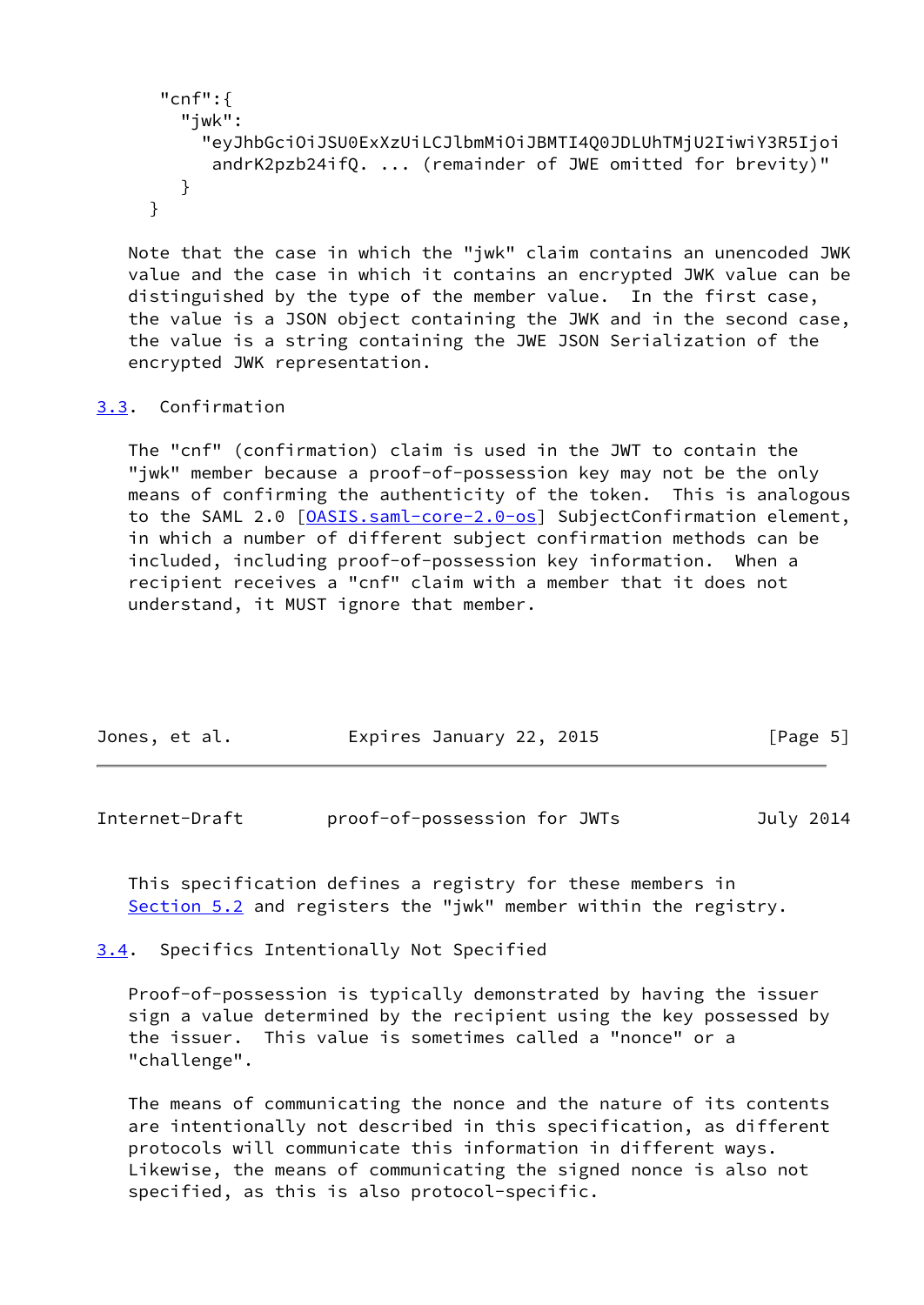Note that another means of proving possession of the key when it is a symmetric key is to encrypt the key to the recipient. The means of obtaining a key for the recipient is likewise protocol-specific.

 For an example specification that uses the mechanisms defined in this document, see [[I-D.hunt-oauth-pop-architecture](#page-9-8)].

<span id="page-6-0"></span>[4](#page-6-0). Security Considerations

 All of the normal security issues, especially in relationship to comparing URIs and dealing with unrecognized values, that are discussed in JWT  $[JWT]$  $[JWT]$  also apply here.

 In addition, proof-of-possession introduces its own unique security issues. Possessing the key is only valuable if it is kept secret. Appropriate means must be used to ensure that unintended parties do not learn the private key or symmetric key value.

 Proof-of-possession via encrypted symmetric secrets is subject to replay attacks. This attack can be avoided when a signed nonce or challenge is used, since the recipient can use a distinct nonce or challenged for each interaction.

 Similarly to other information included in a JWT, it is necessary to apply data origin authentication and integrity protection (via a keyed message digest or a digital signature). Data origin authentication ensures that the recipient of the JWT learns about the entity that created the JWT, since this will be important for any policy decisions. Integrity protection prevents an adversary from changing any elements conveyed within the JWT payload. Special care has to be applied when carrying symmetric keys inside the JWT, since

| Jones, et al. | Expires January 22, 2015 | [Page 6] |
|---------------|--------------------------|----------|
|               |                          |          |

<span id="page-6-1"></span>Internet-Draft proof-of-possession for JWTs July 2014

 those not only require integrity protection, but also confidentiality protection.

 A recipient may not understand the newly introduced "cnf" claim and may consequently treat it as a bearer token. While this is a legitimate concern, it is outside the scope of this specification, since demonstration the possession of the key associated with the "cnf" claim is not covered by this specification. For more details,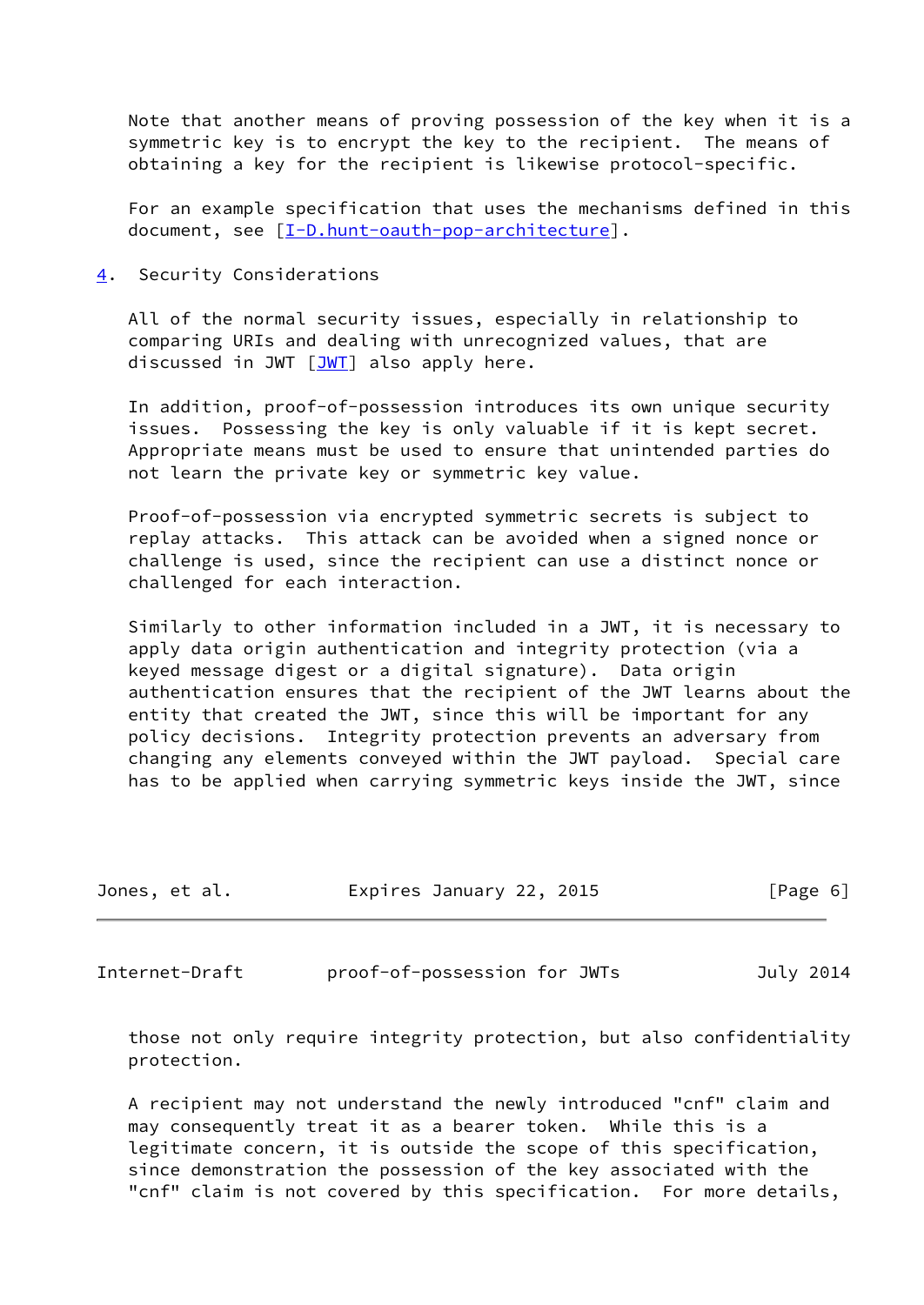please consult [\[I-D.hunt-oauth-pop-architecture](#page-9-8)].

### <span id="page-7-0"></span>[5](#page-7-0). IANA Considerations

 The following registration procedure is used for all the registries established by this specification.

 Values are registered with a Specification Required [\[RFC5226](https://datatracker.ietf.org/doc/pdf/rfc5226)] after a two-week review period on the [TBD]@ietf.org mailing list, on the advice of one or more Designated Experts. However, to allow for the allocation of values prior to publication, the Designated Expert(s) may approve registration once they are satisfied that such a specification will be published.

 Registration requests must be sent to the [TBD]@ietf.org mailing list for review and comment, with an appropriate subject (e.g., "Request for access token type: example"). [[ Note to the RFC Editor: The name of the mailing list should be determined in consultation with the IESG and IANA. Suggested name: jwt-reg-review. ]]

 Within the review period, the Designated Expert(s) will either approve or deny the registration request, communicating this decision to the review list and IANA. Denials should include an explanation and, if applicable, suggestions as to how to make the request successful. Registration requests that are undetermined for a period longer than 21 days can be brought to the IESG's attention (using the iesg@iesg.org mailing list) for resolution.

 Criteria that should be applied by the Designated Expert(s) includes determining whether the proposed registration duplicates existing functionality, determining whether it is likely to be of general applicability or whether it is useful only for a single application, and whether the registration makes sense.

 IANA must only accept registry updates from the Designated Expert(s) and should direct all requests for registration to the review mailing list.

 It is suggested that multiple Designated Experts be appointed who are able to represent the perspectives of different applications using

| Jones, et al. | Expires January 22, 2015 | [Page 7] |
|---------------|--------------------------|----------|
|---------------|--------------------------|----------|

<span id="page-7-1"></span>Internet-Draft proof-of-possession for JWTs July 2014

this specification, in order to enable broadly-informed review of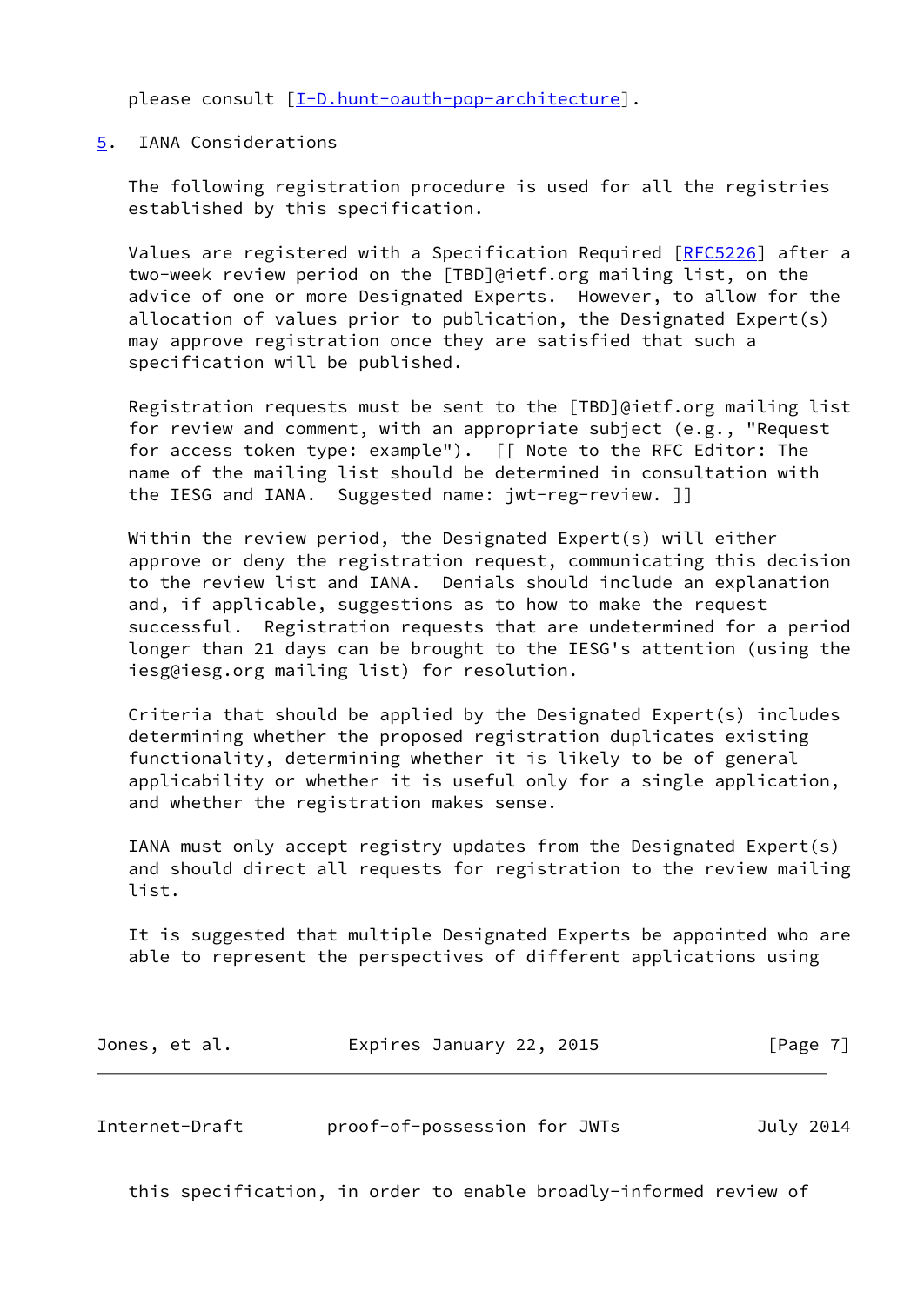registration decisions. In cases where a registration decision could be perceived as creating a conflict of interest for a particular Expert, that Expert should defer to the judgment of the other Expert(s).

<span id="page-8-0"></span>[5.1](#page-8-0). JSON Web Token Claims Registration

 This specification registers the "cnf" claim in the IANA JSON Web Token Claims registry defined in [\[JWT](#page-9-5)].

<span id="page-8-1"></span>[5.1.1](#page-8-1). Registry Contents

- o Claim Name: "cnf"
- o Claim Description: Confirmation
- o Change Controller: IESG
- o Specification Document(s): [Section 3.3](#page-5-0) of this document

<span id="page-8-2"></span>[5.2](#page-8-2). JWT Confirmation Methods Registry

 This specification establishes the IANA JWT Confirmation Methods registry for JWT "cnf" member values. The registry records the confirmation method member and a reference to the specification that defines it.

```
5.2.1. Registration Template
```
Confirmation Method Value:

 The name requested (e.g., "example"). Because a core goal of this specification is for the resulting representations to be compact, it is RECOMMENDED that the name be short -- not to exceed 8 characters without a compelling reason to do so. This name is case-sensitive. Names may not match other registered names in a case-insensitive manner unless the Designated Expert(s) state that there is a compelling reason to allow an exception in this particular case.

Confirmation Method Description:

 Brief description of the confirmation method (e.g., "Example description").

Change Controller:

 For Standards Track RFCs, state "IESG". For others, give the name of the responsible party. Other details (e.g., postal address, email address, home page URI) may also be included.

Specification Document(s):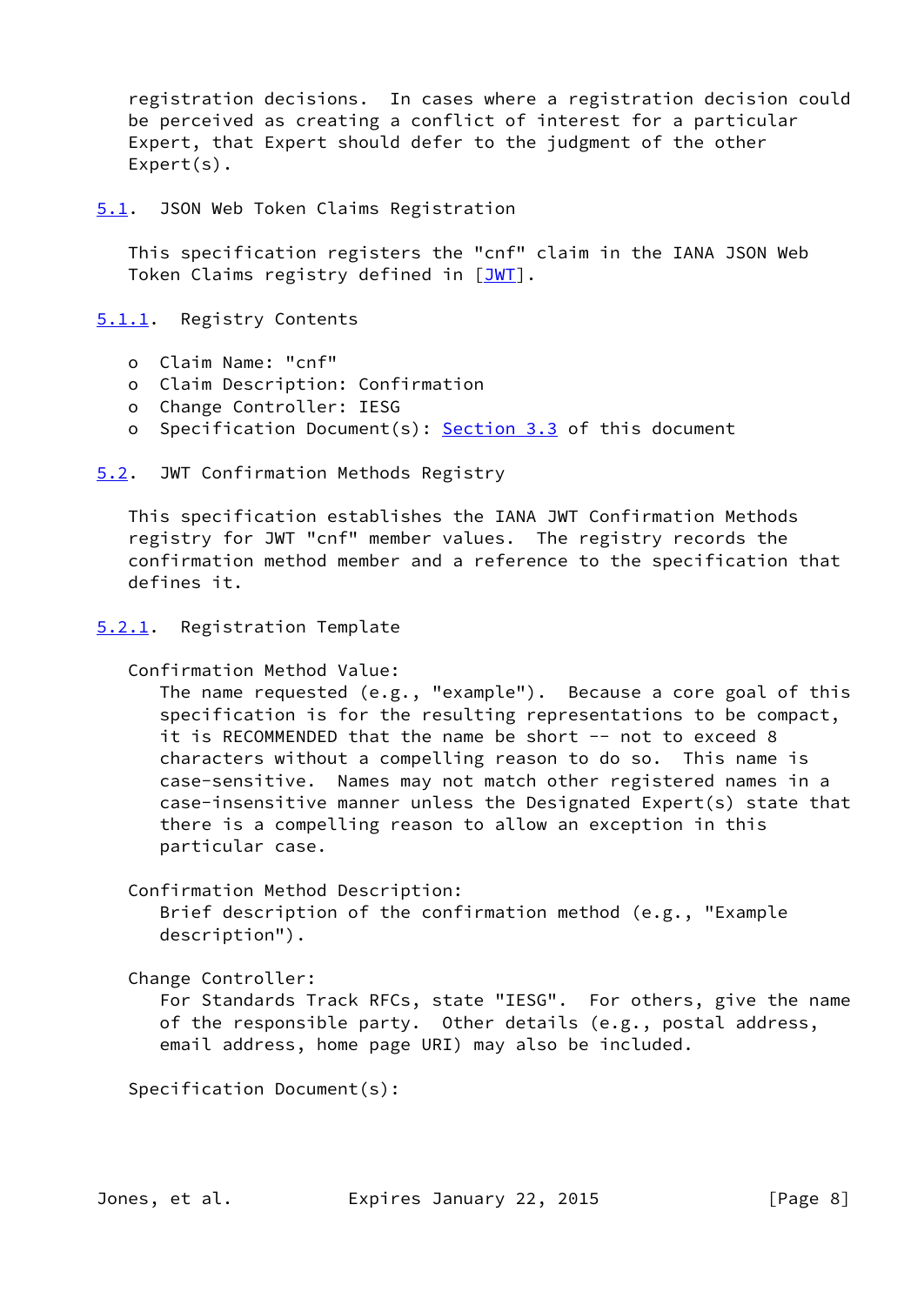<span id="page-9-1"></span> Reference to the document(s) that specify the parameter, preferably including URI(s) that can be used to retrieve copies of the document(s). An indication of the relevant sections may also be included but is not required.

<span id="page-9-0"></span>[5.2.2](#page-9-0). Initial Registry Contents

- o Confirmation Method Value: "jwk"
- o Confirmation Method Description: JSON Web Key or Encrypted JSON Web Key
- o Change Controller: IESG
- o Specification Document(s): [Section 3](#page-2-3) of [[ this document ]]
- <span id="page-9-2"></span>[6](#page-9-2). References

<span id="page-9-3"></span>[6.1](#page-9-3). Normative References

- <span id="page-9-7"></span> [JWE] Jones, M. and J. Hildebrand, "JSON Web Encryption (JWE)", [draft-ietf-jose-json-web-encryption](https://datatracker.ietf.org/doc/pdf/draft-ietf-jose-json-web-encryption) (work in progress), July 2014.
- <span id="page-9-6"></span>[JWK] Jones, M., "JSON Web Key (JWK)", [draft-ietf-jose-json-web](https://datatracker.ietf.org/doc/pdf/draft-ietf-jose-json-web-key) [key](https://datatracker.ietf.org/doc/pdf/draft-ietf-jose-json-web-key) (work in progress), July 2014.
- <span id="page-9-5"></span> [JWT] Jones, M., Bradley, J., and N. Sakimura, "JSON Web Token (JWT)", [draft-ietf-oauth-json-web-token](https://datatracker.ietf.org/doc/pdf/draft-ietf-oauth-json-web-token) (work in progress), July 2014.
- [RFC2119] Bradner, S., "Key words for use in RFCs to Indicate Requirement Levels", [BCP 14](https://datatracker.ietf.org/doc/pdf/bcp14), [RFC 2119](https://datatracker.ietf.org/doc/pdf/rfc2119), March 1997.
- [RFC3629] Yergeau, F., "UTF-8, a transformation format of ISO 10646", STD 63, [RFC 3629,](https://datatracker.ietf.org/doc/pdf/rfc3629) November 2003.
- [RFC5226] Narten, T. and H. Alvestrand, "Guidelines for Writing an IANA Considerations Section in RFCs", [BCP 26](https://datatracker.ietf.org/doc/pdf/bcp26), [RFC 5226](https://datatracker.ietf.org/doc/pdf/rfc5226), May 2008.
- <span id="page-9-4"></span>[6.2](#page-9-4). Informative References

<span id="page-9-8"></span>[I-D.hunt-oauth-pop-architecture]

 Hunt, P., Richer, J., Mills, W., Mishra, P., and H. Tschofenig, "OAuth 2.0 Proof-of-Possession (PoP) Security Architecture", [draft-hunt-oauth-pop-architecture-02](https://datatracker.ietf.org/doc/pdf/draft-hunt-oauth-pop-architecture-02) (work in progress), June 2014.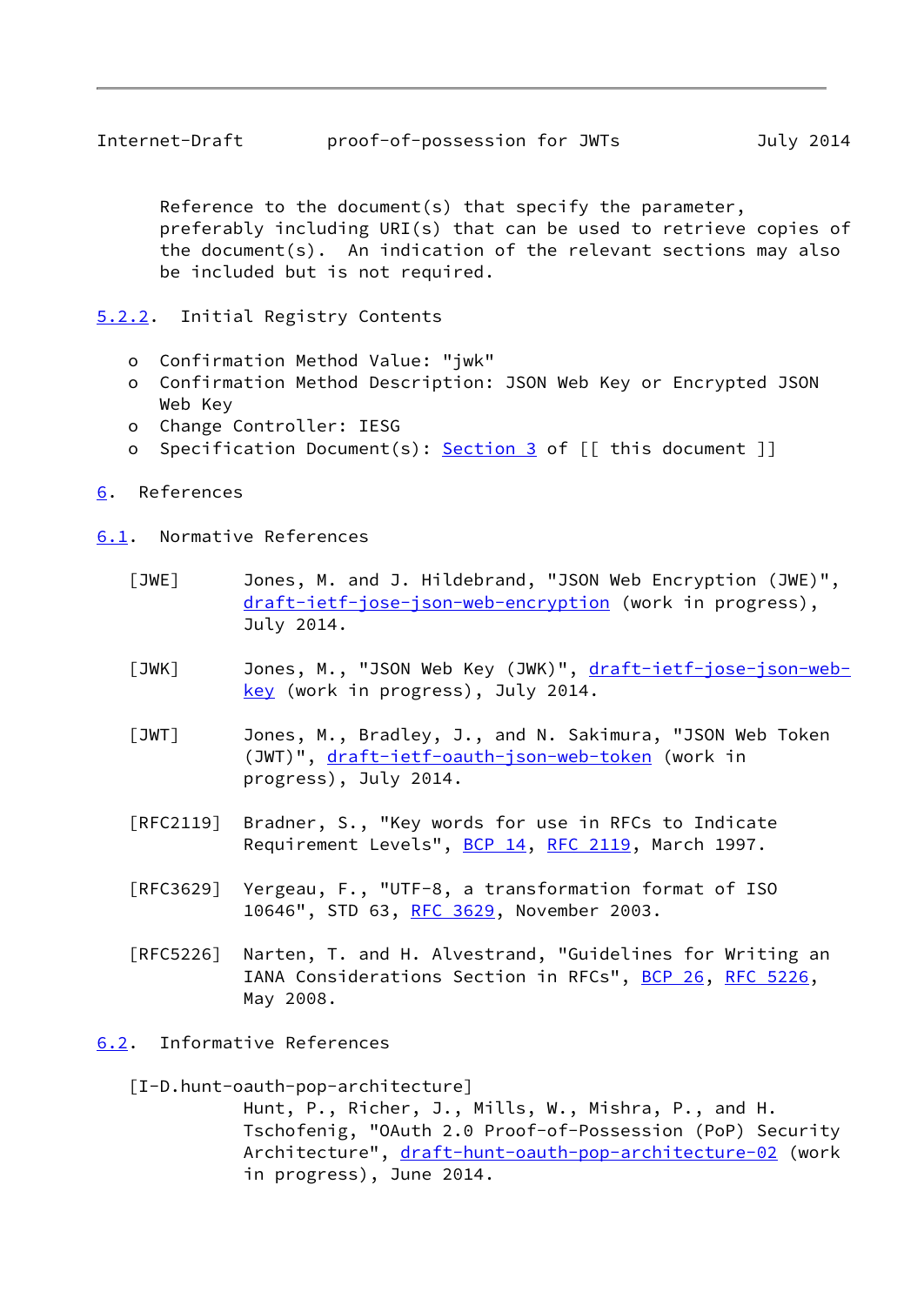<span id="page-10-1"></span>Internet-Draft proof-of-possession for JWTs July 2014

<span id="page-10-4"></span> [OASIS.saml-core-2.0-os] Cantor, S., Kemp, J., Philpott, R., and E. Maler, "Assertions and Protocol for the OASIS Security Assertion Markup Language (SAML) V2.0", OASIS Standard saml-core- 2.0-os, March 2005.

<span id="page-10-0"></span>[Appendix A.](#page-10-0) Open Issues

 In some conversations, we have said that it is the issuer of the JWT that possesses the key, and in some conversations, we have said that it is the presenter of the JWT that possesses the key. Which description should we use?

<span id="page-10-2"></span>[Appendix B.](#page-10-2) Acknowledgements

 The authors wish to thank James Manger for his review of the specification.

<span id="page-10-3"></span>[Appendix C.](#page-10-3) Document History

[[ to be removed by the RFC Editor before publication as an RFC ]]

 $-02$ 

- o Used the same section structuring conventions as the JWT specification.
- o Reverted some changes introduced in -01 without adequate prior review.
- o Applied some editorial corrections.

 $-01$ 

- o Updated affiliation.
- o Various editorial changes.
- o Updates to the security considerations section based on review feedback by James Manager.
- o Included the kid element in the examples (as requested by James Manger).
- o Expanded the introduction section.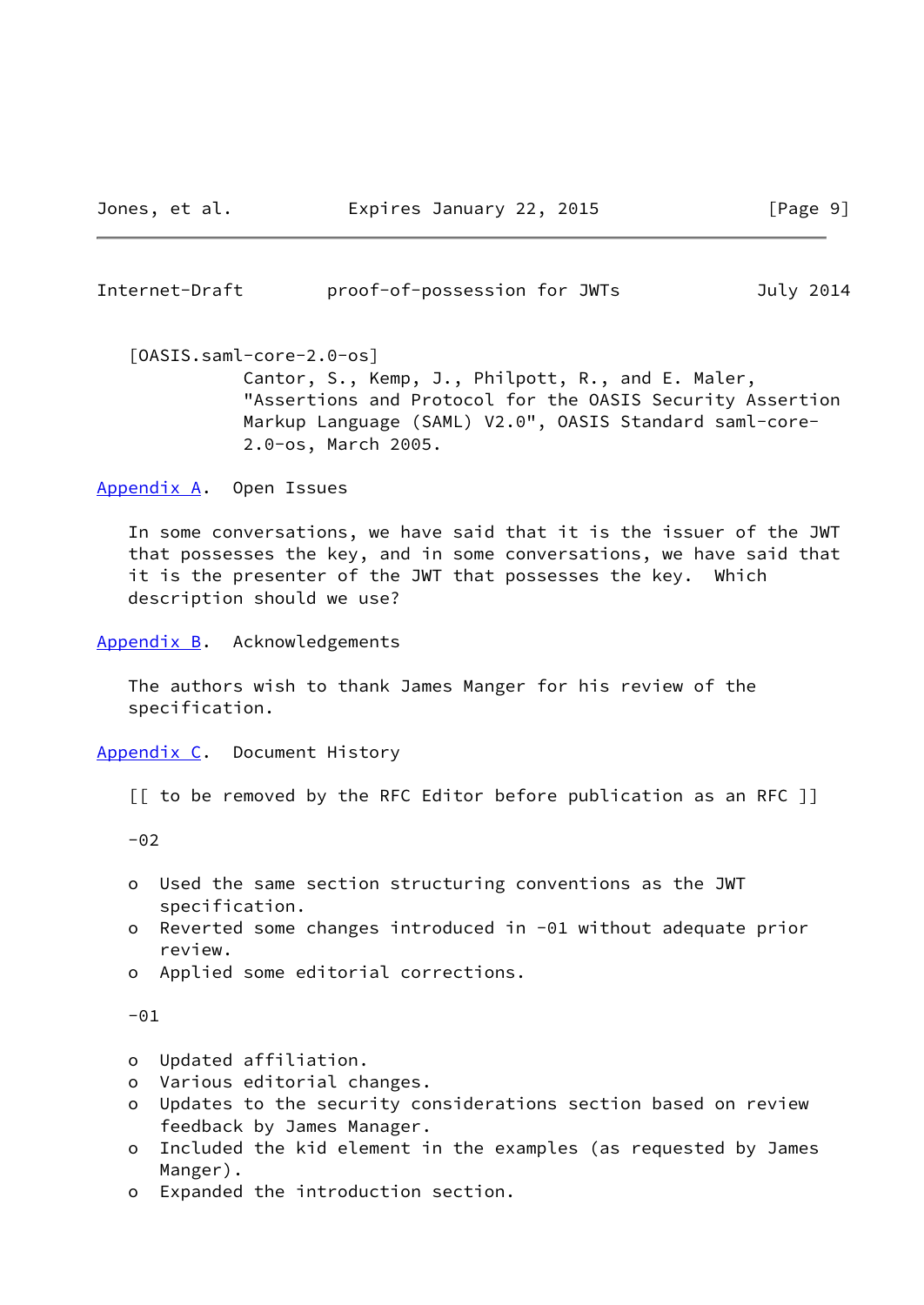o Moved the terminology/RFC2119 boilerplate text from the introduction to a separate terminology section. -00

o Wrote the first draft.

<span id="page-11-0"></span>

| Jones, et al.  | Expires January 22, 2015     | [Page 10] |
|----------------|------------------------------|-----------|
|                |                              |           |
| Internet-Draft | proof-of-possession for JWTs | July 2014 |

Authors' Addresses

 Michael B. Jones Microsoft

 Email: mbj@microsoft.com URI: <http://self-issued.info/>

 John Bradley Ping Identity

 Email: ve7jtb@ve7jtb.com URI: <http://www.thread-safe.com/>

 Hannes Tschofenig ARM Limited Austria

 Email: Hannes.Tschofenig@gmx.net URI: <http://www.tschofenig.priv.at>